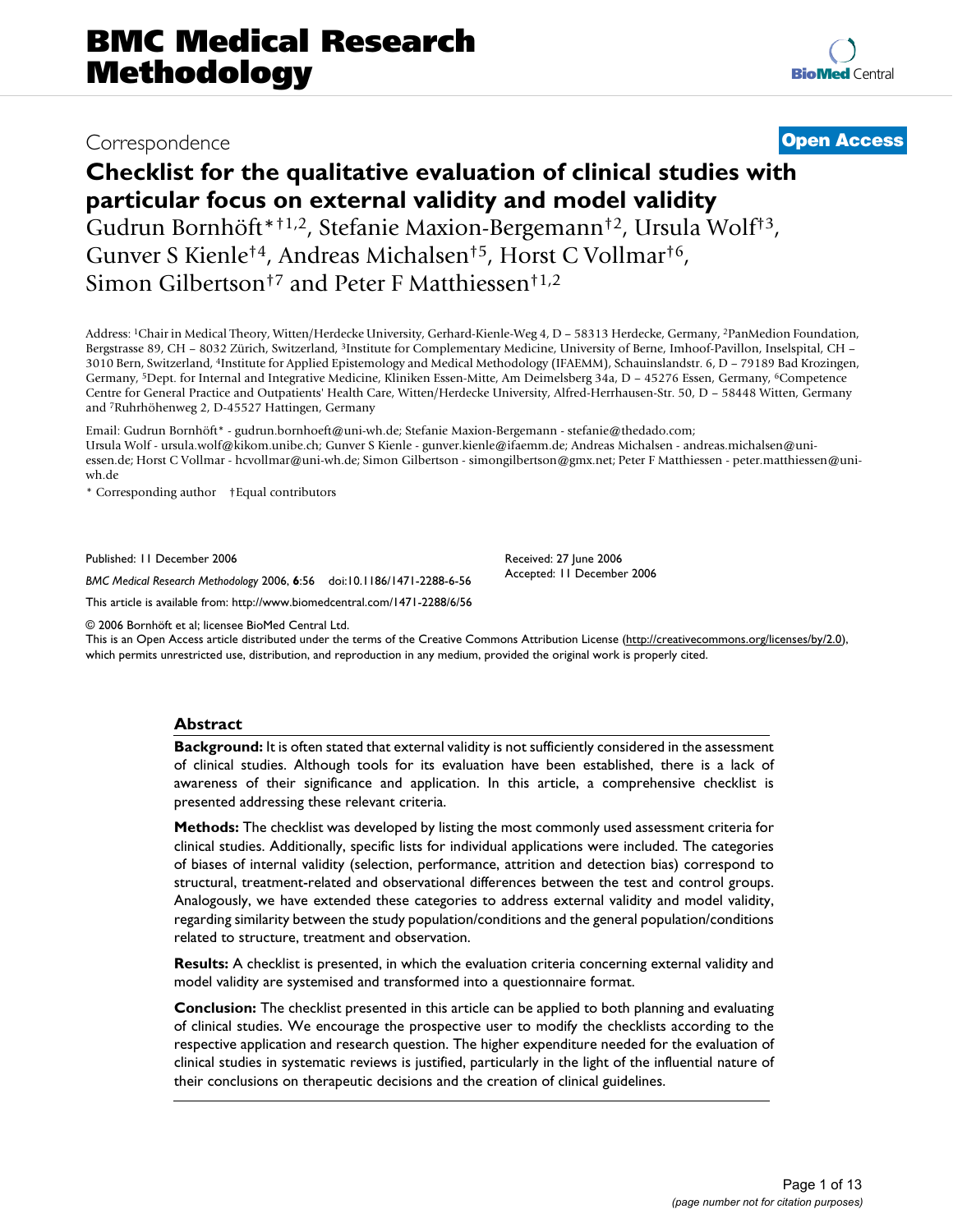### **Background**

It is known that clinical studies can generate discordant results. This observation is addressed scientifically in various ways. Deviant study results may be understood as an expression of spreading or scattering from a supposed true value (whereas deviation depends on the precision of the methods). An alternative approach is to explain differences not statistically but by way of content [1]. In considering individual studies, there should be an estimate to what extent the study conclusions are distorted by systematic factors of bias. Here the focus lies usually on so called internal validity, the comparability of test and control groups. (Detailed definitions of internal validity and other validity categories are given in the methods section). When assessing internal validity a differentiation is made between the following factors:

- Selection bias: differences between test and control population regarding their *structural* composition, e.g. in terms of age, gender, duration and severity of illness and others.

- Performance bias: differences in the *treatment* apart from the intervention tested, e.g. more contact, attention or efforts in the verum group.

- Detection bias: differences in *observation* of outcome parameters, e.g. due to inadequate blinding and respective expectations by assessors, due to training effects or others.

- Attrition bias: related to differences in dropouts between test and control group.

The goal is to gain the largest possible level of structural, treatment-related and observational similarity between test and control groups through randomisation and blinding, with a subsequent evaluation following the "intention to treat" (ITT) principle [1-3]. Studies with relative good avoidance of selection, performance, attrition and detection bias, in relation to the test and control populations, are classified as internally valid. Scoring systems have been developed to support the evaluation of internal validity (e.g., the Jadad Score) [4-6] and assessment criteria of internal validity are also reflected in the EBM hierarchy of study types [7-9]. In contrast, aspects of external validity that refer to the comparability between the study population and the general population of interest are often neglected in quality assessment and are usually not considered as having a possible distortive effect on an article's conclusion [10,11]. Rothwell stated in 2005 [11]: "There is concern among clinicians that external validity is often poor [...]. Yet researchers, funding agencies, ethics committees, the pharmaceutical industry, medical journals, and governmental regulators alike all neglect external validity, leaving clinicians to make judgments.

However, reporting of the determinants of external validity in trial publications and systematic reviews is usually inadequate [...]."

Factors that can lower the representativeness of a study population and thus the external validity are for example:

- Process of consenting: patients who give their consent to participate have been shown to differ largely in severity of illness and other parameters to those who do not give their consent [12,13].

- Consenting and selection criteria: Emmerich et al. [14] interpret the fact that only 7–8% of possible study participants were included in a study in that way that the study population was highly selected, well motivated with good levels of compliance and better probable outcomes than the "real-life" patients. The most frequent exclusion criteria were relative contraindications to the study intervention and refusal of participants.

◆ Patients' preferences: Protheroe et al. [15] showed that the discrepancy between clinical guidelines and their practical application becomes larger when patient preferences are considered. According to their decision analysis only 60% of patients with atrial fibrillation had preferred anticoagulation, which was far less than those who would have been recommended by guidelines (up to 90%). When interpreting data on patients' preferences one should consider that answers in questionnaires or interviews are often discordant with actual decisions.

- Furthermore, commonly neglected factors that limit the validity of study results, according to Rothwell [11], are as varied as differences in health care systems, national characteristics and regulations, characteristics of the participating centres and the level of physicians' specialisation (for example, being limited to "special care units").

Regarding such contextual differences one should also distinguish, on the one hand, services' ability to deliver and, on the other hand, clients' uptake and potential to benefit.

- Other factors include the choice of outcomes: surrogate parameters, e.g. laboratory values instead of clinical values, and relevant parameters for the patient (general and mental health, emotional balance, vitality and quality of life), all of which are seldom charted in randomised controlled trials (RCTs).

Rothwell suggests that there should be a stronger consideration of external validity criteria in the evaluation of clinical studies, even in guidelines such as the CONSORT [16] or Cochrane Collaboration guidelines [2]. This issue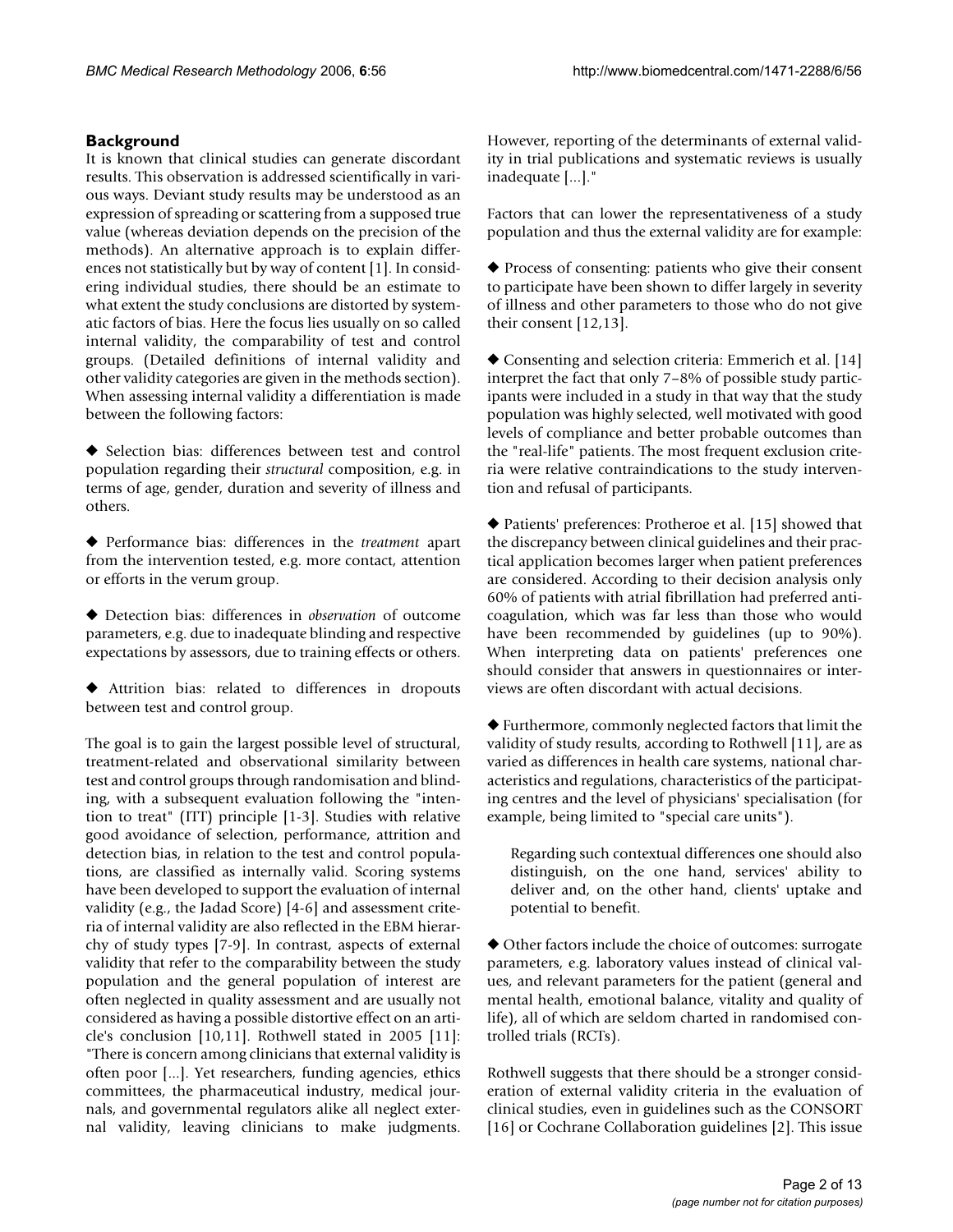was taken up by Glasgow and colleagues [17] in 2005. Concrete proposals for assessing generalisability in trials of health care interventions were made by Bonell et al. in 2006 [18].

The tools required to evaluate external validity are, in principle, not new – the relevant criteria have been used in methodology lectures for medical students, and are found in many guidelines for the evaluation of clinical studies. It seems, however, that there is a deficit in both the awareness of the actual necessity for this evaluation process and in the actual application of the assessment criteria.

With this article, we present a checklist that encompasses the most important quality assessment criteria regarding external validity and model validity criteria. These criteria have been systematised and have been formulated in operable questions.

### **Methods**

The checklist has been developed by listing the most commonly used assessment criteria for clinical studies [2- 4,9,11,16,19-38] and by using specific criteria lists for individual applications. These include, for example: surgical interventions [39], so-called practical clinical studies which are characterised particularly by a larger amount of heterogeneity of population, intervention and outcome criteria [40], observational studies [41], single case analyses of oncology patients [28], the aforementioned criteria regarding external validity published by Rothwell [11], and model validity published by Wein [37], and our own assessment criteria: We extrapolated key elements from internal validity to external validity, adapting them where necessary. We integrated questions from the above mentioned lists into the scheme of external validity and added criteria derived from the practical experience of the authors (clinical as well as methodological experts). We tested the checklist on two occasions when performing systematic reviews [42,43].

The systemisation of the criteria has been carried out using the "PICOS" categories (Population, Intervention, Control, Outcome, Setting), and by using the assessment categories regarding internal validity, external validity, model validity, and general study quality. In the following only the essential aspects of external and model validity are pursued.

#### *Definitions*

- The term "internal validity" (IV) refers to the "confidence that the trial design, conduct, and analysis has minimized or avoided biases in its treatment comparison" [44] and is considered as "a measure of the strength of the association between exposure or intervention and outcome within a study" [9]. Internal validity relates to all comparisons made between the test intervention and the controls, not only in RCTs.

- The term "external validity" (EV) refers to generalisability (i.e. the extent to which the effects observed in a study truly reflect what can be expected in a target population beyond the people included in the study [2]), which includes the possibility to transfer and apply study results to a distinct population/decision and patient's situation. The most important criteria are conformity with everyday practice and clinical relevance. Difficulties in assessing EV derive from the point that the target population and target setting – for which the study claims to be valid – is commonly not described explicitly. The so-called everyday practice or everyday efficacy is sometimes hard to define as well. Moreover this outer context may change with time (e.g. mutation of infectious agents).

A good external validity in a sense of an adequate reflection of reality (is it correct?) does not necessarily mean a good (external) utility in a sense of a useful reflection of reality (what is it good for? e.g. in terms of patients' quantity and quality of life)

- The term "model validity" indicates the concordance between the study design and an ideal setting, e.g. the "state of the art" procedures (see Wein [37]).

The differentiation between EV and MV is not very wide spread. The distinction between everyday conditions and ideal conditions becomes important when switching the focus from the confirmation of an efficacy in principle to the question of a broader application of an intervention ("everyday effectiveness"). In the first, it is important to have ideal conditions such as well trained and highly experienced therapists, a population which is supposed to be very sensitive to the intervention, outcome parameters that reflect the intervention effect the best and a setting that ensures an optimal compliance (e.g. application of a medication by intravenous infusion in a hospital instead of oral application at home). In the second, factors such as practicability of an intervention (e.g. by GPs), accessibility for patients to an intervention, frequency of concomitant diseases and medications, which may be contraindications to the intervention, patients' and therapists' preferences and others become more important.

It is often assumed that statements or conclusions concerning the efficacy are solely related to IV, and EV can only be used to generate statements concerning the extent of validity (or limits of generalisation). However, we take the position that insufficient MV and also EV can distort statements concerning the efficacy/effectiveness. For this reason, the possibilities of bias, in analogy to the IV, have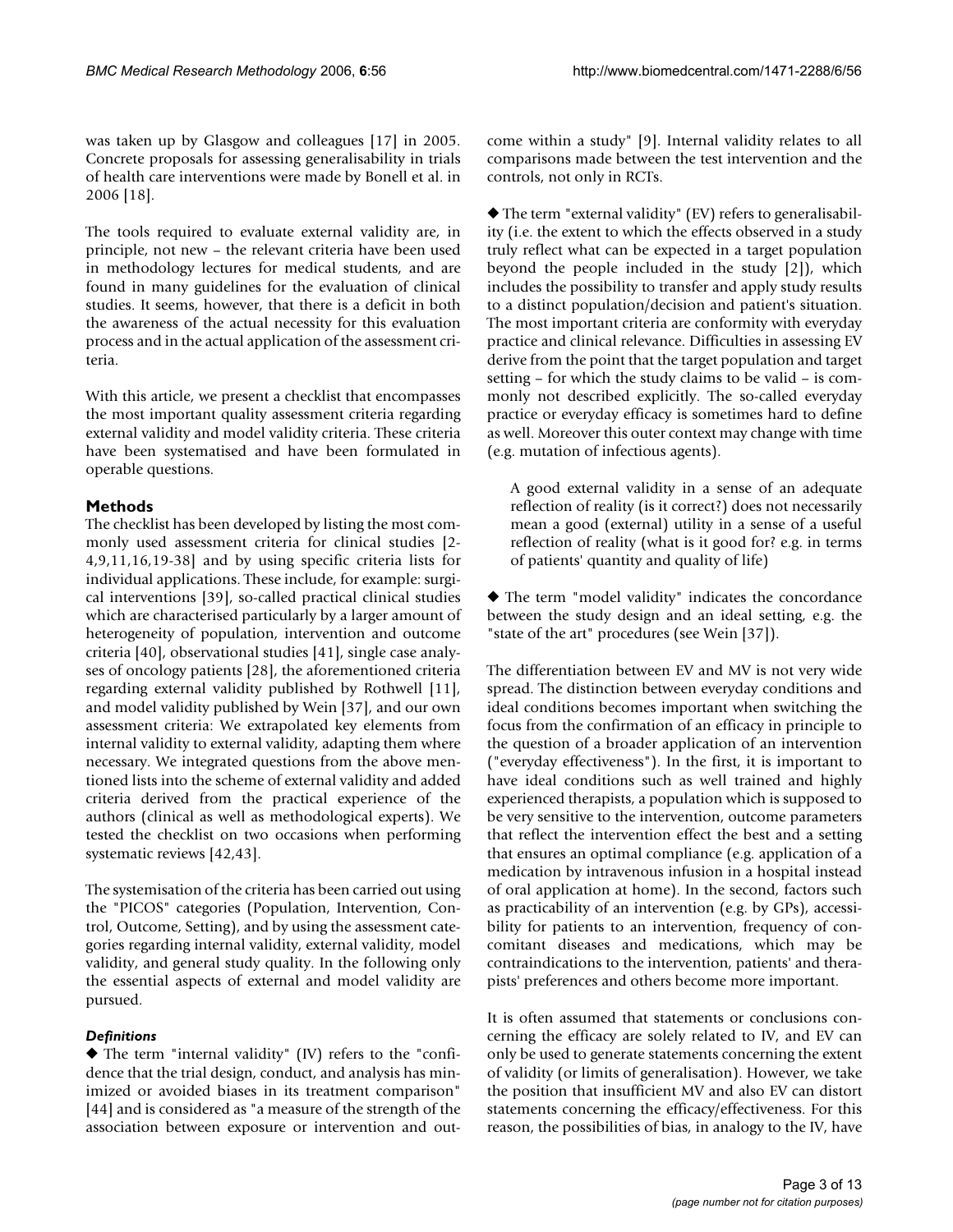been carried over into the categories of EV and MV. The principle of this extrapolation is shown in table 1, where the contrasting aspects between internal and external validity in respect of the above mentioned bias factors is compiled.

#### **Results**

The checklists for assessing external and model validity are compiled in table 2 and 3.

To answer the questions regarding the EV and the MV, certain information should be collected (table 4).

Beside the use in a sequential form as seen in table 2 and 3 one can also consider a parallel form (Figure 1).

The complete questionnaires (including those for internal validity and general study quality) can be obtained by authors.

#### **Discussion**

With this compilation of important parameters for MV and EV we propose a checklist, which on the one hand can be used for planning and on the other hand for evaluation of clinical studies. We would like to stress that adjustments or even more extensive modifications can be necessary according to the concrete questions of interest. According to our experience in most studies only a few aspects are crucial for the quality of the validities, while others are only of marginal importance. Some studies may lose their significance and relevance due to one single crucial error while other studies will not despite several but less important parameters judged as insufficient. Establishing and using scores harbours the risk of pseudo-accuracy. Therefore we rather suggest a descriptive evaluation, where scores should only be used to verify one's own evaluation.

The parameters necessary for the evaluation of the EV and MV should be discussed for each research question and application individually. The validity of data needed to determine these criteria is another crucial point. We recommend to avail oneself of the principles of maximal and minimal contrasting as they have worked out well in qualitative research strategies: to look for perspectives on a chosen item as different as possible for maximal contrast (e.g. therapists, methodological experts, patients and relatives in respect to a special disease) and to look for at least 2 representatives of each perspective for minimal contrasting. (General perspectives would be those of bearing responsibility for a decision/deed, implementing it and being affected by it). Gathering the data can be done by questionnaires or structured interviews using the items of the checklists (table 4). As for the validity of these collected data it appears adequate from a pragmatic point of view to consider congruent answers as reliable and deduct the reference data from them, whereas incongruent answers require further analysis. Published data on epidemiology or about clinical studies should be included in the process of compiling reference data. It can be expected that with more thorough consideration of the criteria for EV and MV in study designs future data will have higher validity. As a further result of systematic collected data according to a checklist gaps of knowledge may become evident that could possibly be addressed by additional investigations or studies.

When applying criteria of IV, EV and MV mostly not all of these criteria will be fulfilled to the same extent. That means that studies will usually not be "optimal". Which aspect will be prioritised depends on the question of the study. In the systematic reviews we performed using the checklist for EV and MV [41,42] we identified other studies as being of high quality than using criteria of IV alone. Most of the studies only considered aspects of IV. In one review [42] the assessment of effectiveness changed in favour to the treatment when prioritising aspects of external validity.

An explanatory study investigating causal connections (e.g. efficacy) will focus on IV although EV and MV should not be neglected, whereas in health-care research the presented aspects of EV should be of primary importance. To obtain a high IV or MV the study population should be as homogeneous as possible, while in evaluating EV it is of great interest to what extent the intervention is also applicable among a heterogeneous population and under heterogeneous conditions, particularly with concomitant diseases and co-medications. Homogeneity within a group is usually attained by restrictive inclusion and exclusion criteria, homogeneity and comparability between groups by randomisation. With regard to IV it is the best method since randomisation is the only adequate means to reduce the risk of the unequal distribution of unknown confounding factors. EV is, as presented above, with high probability affected by the randomisation [11,14,15].

Furthermore, it can be assumed that the MV (which may be already distorted through the selection process alone) will be impaired since the ethically and methodically requested prerequisites for the randomisation – the socalled equipoise, i.e. the unbiased position of the investigator in respect of intervention and control – may not be sufficiently fulfilled. Great experience (high MV!) presumably comes along with therapist's preference for a certain intervention, which may interfere with the required neutrality towards the treatment options. To consider the therapy preferences of the physician and the patient within a study corresponds to a high MV and EV.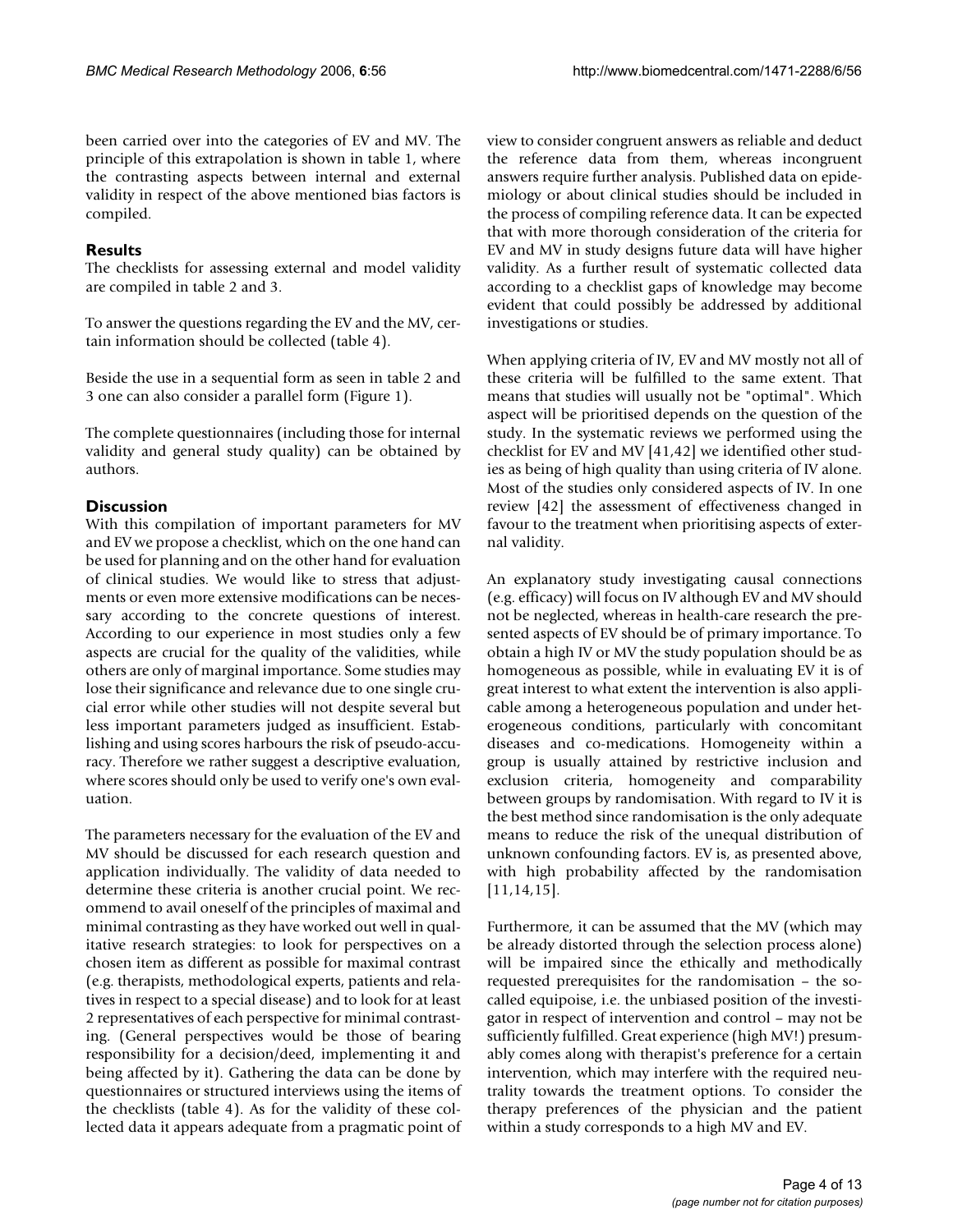| <b>Bias factors</b>   |                                            | Internal validity                                                                                                                 | External validity/generalisability                                                                                                                                                                                                                                         |  |  |
|-----------------------|--------------------------------------------|-----------------------------------------------------------------------------------------------------------------------------------|----------------------------------------------------------------------------------------------------------------------------------------------------------------------------------------------------------------------------------------------------------------------------|--|--|
| <b>Selection bias</b> | Problem                                    | Treatment and control group are different, e.g.<br>differences in age, severity of disease                                        | Study group and "target group" are different, study<br>group is not representative, e.g. differences in age,<br>severity of disease                                                                                                                                        |  |  |
|                       | Solution                                   | Randomisation, matched pairs                                                                                                      | Identification (and adjustment as far as possible) of<br>relevant epidemiological factors, e.g. by comparison<br>with patients who have not consented in the study                                                                                                         |  |  |
|                       | False negative/positive results may occur: | $-$ : relevant distinctions/subgroups unknown $\rightarrow$<br>levelled outcome<br>+: e.g. treatment group with more "responders" | $+/-$ : e.g. study group with more advanced disease<br>(university hospital)<br>+: e.g. study group without concomitant diseases<br>(better prognosis than "usual" patients)                                                                                               |  |  |
|                       | Key questions                              | Is randomisation adequate?<br>Are (known) relevant factors distributed equally?                                                   | Are relevant epidemiological factors taken into<br>account?                                                                                                                                                                                                                |  |  |
| Performance bias      | Problem                                    | Apart from the intervention tested, groups are<br>treated differently                                                             | Study treatment does not reflect the actual<br>variability in managing disease and patients'<br>problems                                                                                                                                                                   |  |  |
|                       | Solution                                   | Blinding, documentation of possible differences,<br>change to open label design (COLA design)                                     | Treatment as realistic as possible with<br>individualised modification if necessary (pragmatic<br>controlled trials)                                                                                                                                                       |  |  |
|                       | False negative/positive results my occur:  | : concomitant therapy in control group; non<br>compliance in verum group;<br>+: concomitant therapy in verum group                | +: high compliance (e.g. in hospitals); highly<br>specialised therapists; high dosages of medication<br>-: relevant context factors are missing (patient-<br>therapists relationship, accessibility to therapy);<br>inexperienced therapists; low dosages of<br>medication |  |  |
|                       | Key questions                              | Is blinding adequate and checked? Are concomitant<br>interventions documented?                                                    | Are realistic interventions applied which are<br>carried out by physicians in everyday practice?                                                                                                                                                                           |  |  |
| <b>Attrition bias</b> | Problem                                    | Drop out rates between groups are different or<br>that large that analysis is not reliable any more                               | Drop out rates between study group an target<br>group are different, e.g. different compliance and/or<br>motivation                                                                                                                                                        |  |  |
|                       | Solution                                   | Intention to treat analysis (note: drop out rates ><br>10 % have a high risk of bias)                                             | Compliance control and assessment                                                                                                                                                                                                                                          |  |  |
|                       | False negative/positive results may occur: | $-$ : intention to treat analyses<br>+: drop out rates are higher in treatment group<br>(with per protocol analyses)              | $\rightarrow$ : drop outs due to adverse effects (and intention<br>to treat analysis)<br>+: drop outs due to ineffectiveness of therapy (and<br>per protocol analysis)                                                                                                     |  |  |
|                       | Key questions                              | Is the drop out rate documented? Are adequate<br>analyses performed?                                                              | Are the reasons for dropping out documented? Do<br>the reasons for dropping out have an impact on the<br>assessment of compliance, effectiveness or safety?                                                                                                                |  |  |
| <b>Detection bias</b> | Problem                                    | Differences in the perception of outcome<br>parameters between groups and within the the<br>course of the study                   | Outcome parameters and/or length of follow up<br>have no practical relevance to patients' problems                                                                                                                                                                         |  |  |
|                       | Solution                                   | Blinding of assessors; if blinding is not possible:<br>assessment of two independent persons; objective<br>parameters             | Selection of clinically relevant and generally<br>available outcome parameters; adequate length of<br>follow up                                                                                                                                                            |  |  |
|                       | False negative/positive results may occur: | $-\prime$ +: inadequate blinding and respective<br>expectations by assessors                                                      | -: outcome parameters do not reflect actual<br>improvement; inadequate follow up<br>+: significant but irrelevant outcomes                                                                                                                                                 |  |  |
|                       | Key questions                              | Blinding procedures of assessors adequate?<br>Independent assessors?                                                              | Are outcome parameters, length of follow up and<br>detected differences relevant?                                                                                                                                                                                          |  |  |

#### **Table 1: System of bias factors, which may affect internal and external validity**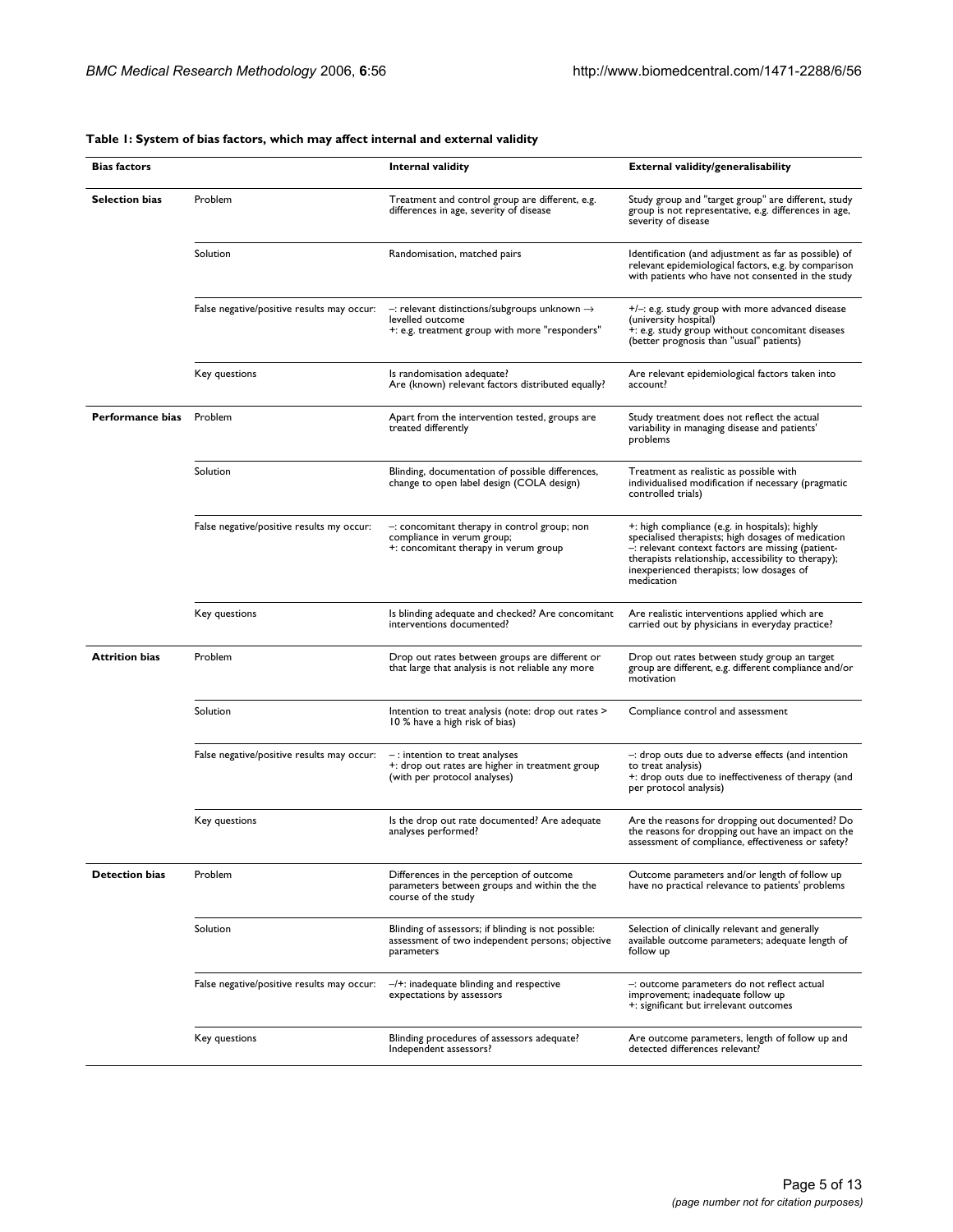#### **Table 2: Questions for assessing external validity (EV)**

| <b>Categories</b>                                                              | <b>Items</b>                                                                                                                                                           | $+$ (+) - c.b.e. |  |
|--------------------------------------------------------------------------------|------------------------------------------------------------------------------------------------------------------------------------------------------------------------|------------------|--|
| Study population - assessment of<br>selection bias (related to EV)             | • To what extent do the inclusion and exclusion criteria (where relevant, other<br>selection criteria) define the "everyday or target population" of the intervention? |                  |  |
|                                                                                | • Does the applied diagnostic procedure reflect everyday conditions and the everyday<br>possibilities (access, necessity) respectively?                                |                  |  |
|                                                                                | • Are the diagnostic procedures and evaluations performed by persons with similar<br>qualification and experience as in everyday practice?                             |                  |  |
|                                                                                | • Does the study population reflect the everyday population in terms of:                                                                                               |                  |  |
|                                                                                | $\bigcirc$ Severity of the illness                                                                                                                                     |                  |  |
|                                                                                | $\bigcirc$ Duration of illness                                                                                                                                         |                  |  |
|                                                                                | $\bigcirc$ Intra-individual variability                                                                                                                                |                  |  |
|                                                                                | $\bigcirc$ Age                                                                                                                                                         |                  |  |
|                                                                                | $\bigcirc$ Gender                                                                                                                                                      |                  |  |
|                                                                                | O Further socio-demographic characteristics                                                                                                                            |                  |  |
|                                                                                | $\bigcirc$ Therapy preferences and expectations                                                                                                                        |                  |  |
|                                                                                | $\bigcirc$ Symptoms of side effects of the interventions                                                                                                               |                  |  |
|                                                                                | O Accompanying illnesses                                                                                                                                               |                  |  |
|                                                                                | $\bigcirc$ Accompanying medication                                                                                                                                     |                  |  |
|                                                                                | $\bigcirc$ Further prognostic or therapy relevant parameters?                                                                                                          |                  |  |
|                                                                                | . Has the structural similarity between the study and the everyday population or target<br>population been tested?                                                     |                  |  |
| Intervention und control-<br>assessment of performance bias<br>(related to EV) | • Does the preparation (medication, other medicinal products, other kind of<br>interventions) reflect the usual treatment?                                             |                  |  |
|                                                                                | . In case of medication, does the dosage reflect the usual treatment? (Is dose<br>modification possible?)                                                              |                  |  |
|                                                                                | . Does the type of administration reflect the usual treatment?                                                                                                         |                  |  |
|                                                                                | • Does the intervention duration reflect the usual treatment duration?                                                                                                 |                  |  |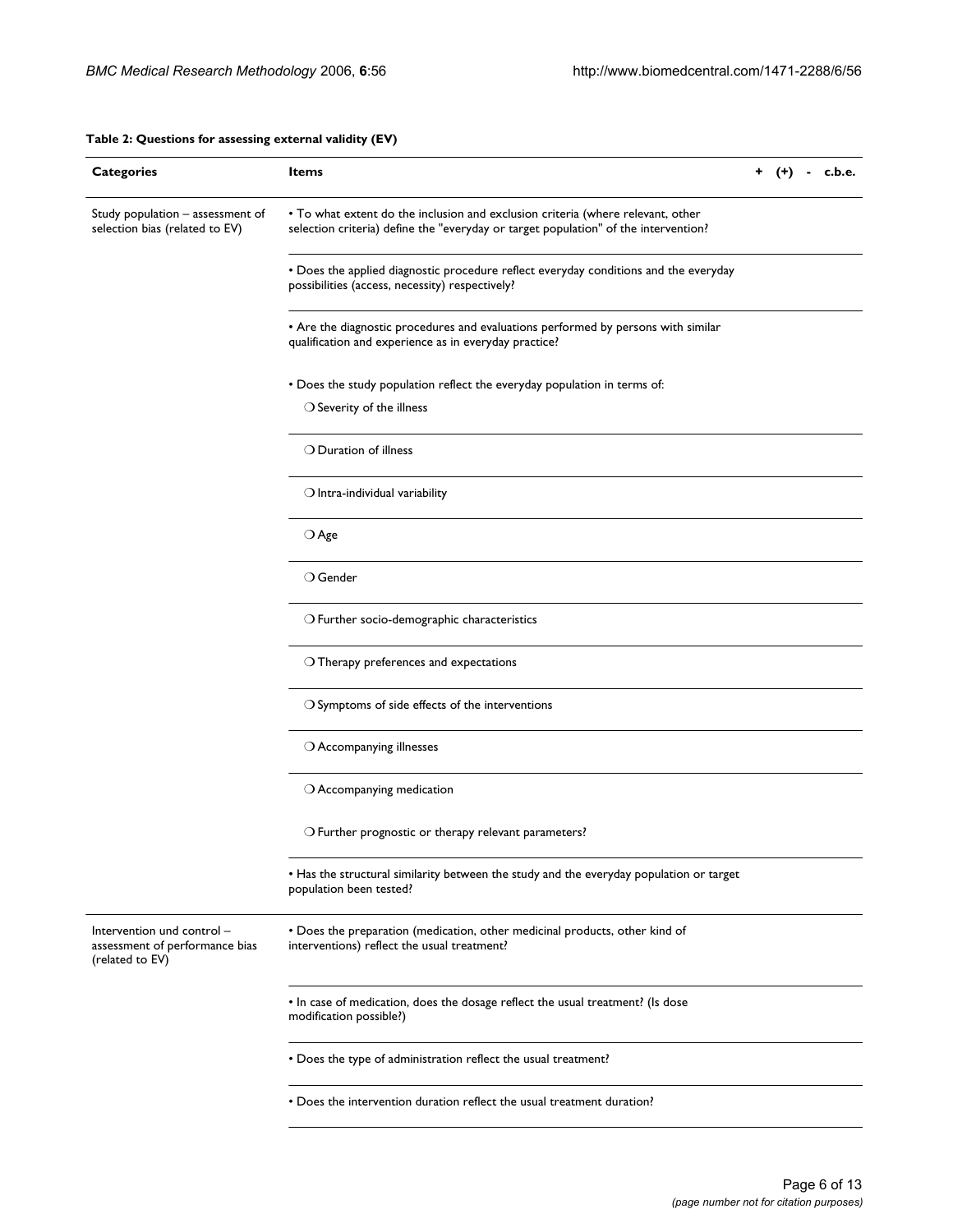# • Are the permitted accompanying treatments the usual accompanying treatments? • Does the study situation reflect the common treatment situation? • Are the interventions carried out by therapists with similar qualifications and experience as in everyday practice? Outcome measurements, results and evaluation – assessment of detection and attrition bias (related to EV) • Are the chosen outcomes practice and patient relevant? (E.g. no surrogate parameter, are individual therapy goals defined?) • Were the following important outcomes considered: quality of life, subjective health, patient's general evaluations, compliance, reasons for dropout, use of accompanying treatments, rebound effect following termination of treatment (or, for example, symptom deceit)? • Are the test procedures used in usual practice? • Are the tests and evaluations performed by persons with similar qualifications and experience as in every day practice? • Are the differences clinically relevant? • Were sufficient data collected to cover the intra-individual variability? • Do the test conditions reflect the everyday practice? • Does the dropout rate reflect everyday experience? Are the reasons for dropout registered (e.g. adverse effects, insufficient effect), so that the significance for the everyday effectiveness can be assessed? • Is clinical relevance considered in the conclusion? Study design and Setting (related to • Is the research question clinically relevant? EV) • Does the study design ensure a high EV? • Does the study setting reflect the everyday conditions? • Are the investigators the regular contact persons (e.g. GP or relevant clinic doctor, or are they at least comparable in terms of training, status, experience, preferences; does the number of contact people reflect the usual setting)? • Does the doctor/therapist-patient relationship reflect the everyday conditions (e.g. frequency of contact, constant contact person)? **Table 2: Questions for assessing external validity (EV)** *(Continued)*

- Does not match or matches insufficiently/is insufficiently fulfilled

c.b.e. Can not be evaluated

<sup>+</sup> Matches completely/is completely fulfilled

<sup>(+)</sup> Matches incompletely but sufficiently/is only partly but sufficiently fulfilled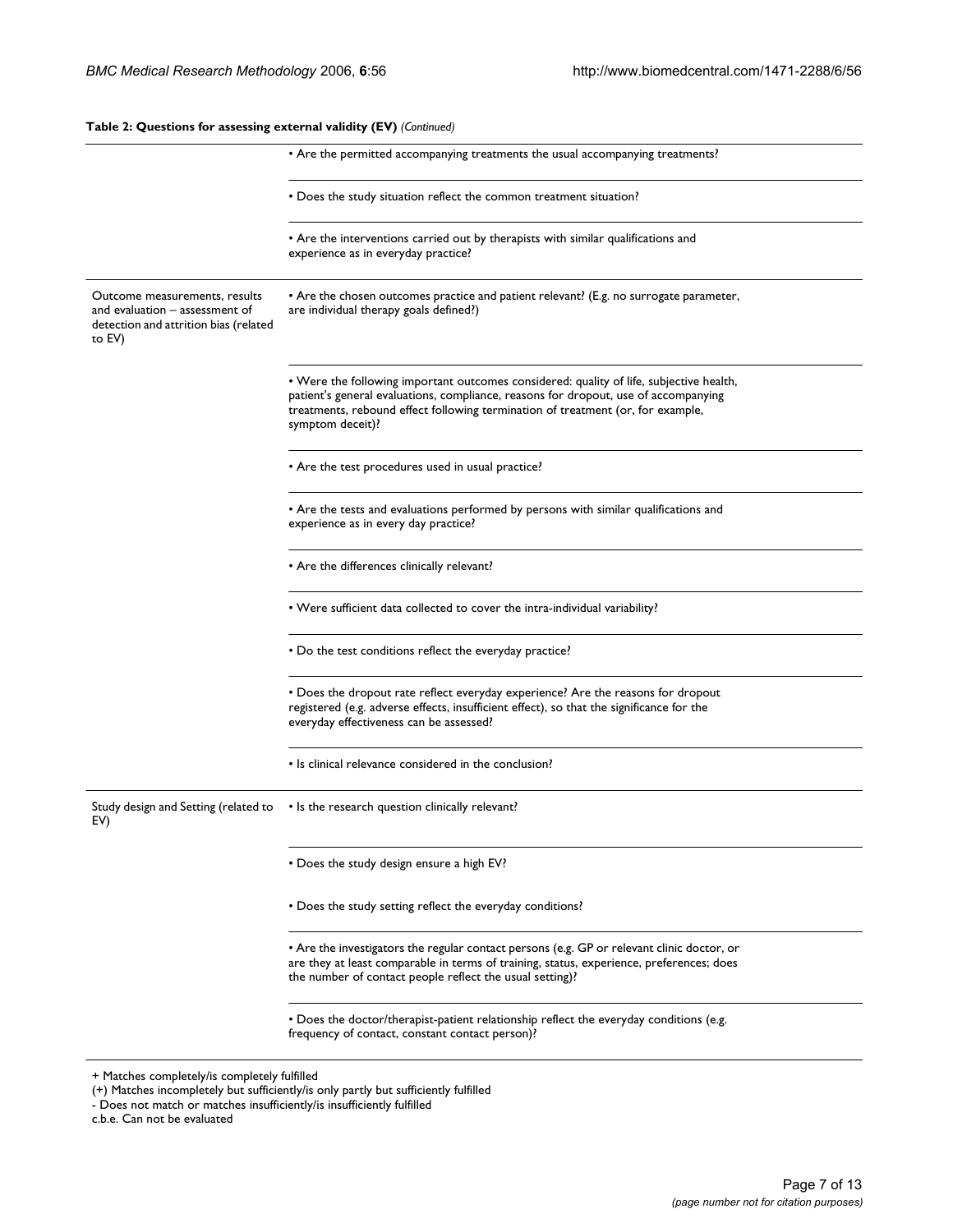#### **Table 3: Questions for assessing model validity (MV)**

| <b>Categories</b>                                                                       | <b>Items</b>                                                                                                                                                                                                                                                             |  |  |  | $+$ (+) - c.b.e. |
|-----------------------------------------------------------------------------------------|--------------------------------------------------------------------------------------------------------------------------------------------------------------------------------------------------------------------------------------------------------------------------|--|--|--|------------------|
| Study population - assessment of selection bias (related to MV)                         | • To what extent do the inclusion and exclusion criteria and, where relevant,<br>other selection criteria define an optimal population with respect to the test<br>intervention? (An optimal population will show the highest benefit from the<br>applied intervention). |  |  |  |                  |
|                                                                                         | • Is the applied diagnosis and/or classification relevant for the intervention?                                                                                                                                                                                          |  |  |  |                  |
|                                                                                         | • Are relevant subgroups considered?                                                                                                                                                                                                                                     |  |  |  |                  |
| • Does the diagnostic procedure optimally reflect the aptitude for the<br>intervention? |                                                                                                                                                                                                                                                                          |  |  |  |                  |
|                                                                                         | • Are the diagnostic procedures performed by qualified and experienced<br>physicians?                                                                                                                                                                                    |  |  |  |                  |
|                                                                                         | • Does the study population reflect the ideal population in terms of:                                                                                                                                                                                                    |  |  |  |                  |
|                                                                                         | ○ Severity of the illness                                                                                                                                                                                                                                                |  |  |  |                  |
|                                                                                         | O Duration of the illness                                                                                                                                                                                                                                                |  |  |  |                  |
|                                                                                         | $\bigcirc$ Intra-individual variability                                                                                                                                                                                                                                  |  |  |  |                  |
|                                                                                         | $\bigcirc$ Age                                                                                                                                                                                                                                                           |  |  |  |                  |
|                                                                                         | ○ Gender                                                                                                                                                                                                                                                                 |  |  |  |                  |
|                                                                                         | O Further socio-demographic characteristics                                                                                                                                                                                                                              |  |  |  |                  |
|                                                                                         | O Therapy preferences and expectations                                                                                                                                                                                                                                   |  |  |  |                  |
|                                                                                         | O Symptoms of the side effects of the interventions                                                                                                                                                                                                                      |  |  |  |                  |
|                                                                                         | O Accompanying illnesses                                                                                                                                                                                                                                                 |  |  |  |                  |
|                                                                                         | O Accompanying medication                                                                                                                                                                                                                                                |  |  |  |                  |
|                                                                                         | O Further prognostic or therapy relevant parameters? (The above listed<br>factors can influence the measurement of outcomes so that floor/ceiling-<br>effects may occur)                                                                                                 |  |  |  |                  |
|                                                                                         | • (Is the structural similarity between the study population and the ideal<br>population for the intervention tested? - A fairly hypothetical question)                                                                                                                  |  |  |  |                  |
| Intervention und control - assessment of performance bias (related<br>to MV)            | • Is the investigational intervention the optimal treatment?                                                                                                                                                                                                             |  |  |  |                  |

• In case of medication, is the dosage the optimal treatment?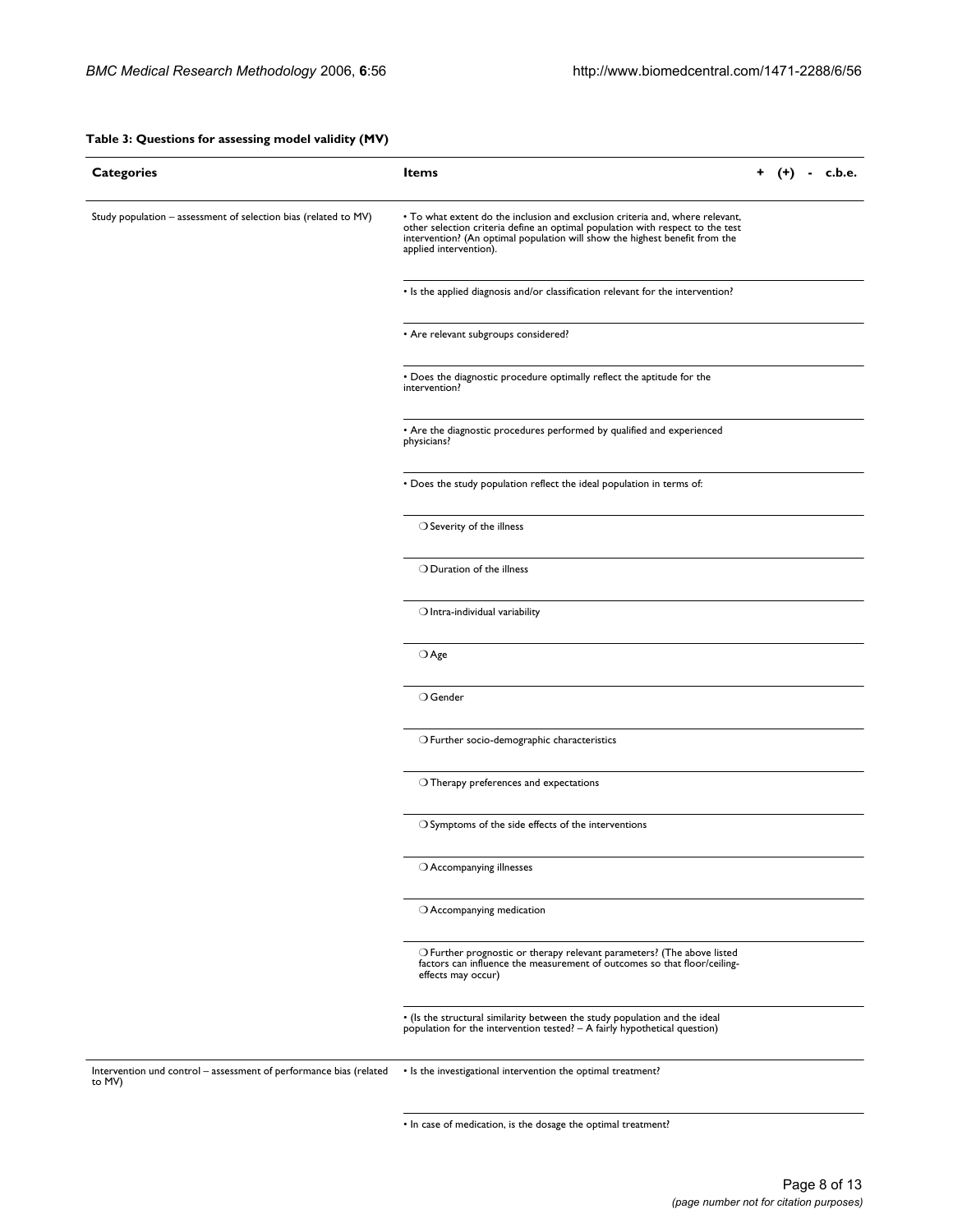#### **Table 3: Questions for assessing model validity (MV)** *(Continued)*

|                                                                                                              | • Is the application the optimal treatment?                                                                                                                              |
|--------------------------------------------------------------------------------------------------------------|--------------------------------------------------------------------------------------------------------------------------------------------------------------------------|
|                                                                                                              | • Is the intervention duration the optimal treatment duration? (Are there<br>signs of marketing strategies of pharmaceutical companies?)                                 |
|                                                                                                              | • Are the permitted accompanying treatments the optimal accompanying<br>treatments?                                                                                      |
|                                                                                                              | • Are the study conditions the optimal conditions for the intervention?                                                                                                  |
|                                                                                                              | • Are the interventions carried out by qualified and experienced therapists?                                                                                             |
| Outcome measurements, results and evaluation - assessment of<br>detection and attrition bias (related to MV) | • Do the outcome parameters reflect the effects of the intervention in the<br>best possible manner? (Also consider here floor/ceiling effects).                          |
|                                                                                                              | • Do the applied test procedures best reflect the chosen outcomes of<br>intervention effects?                                                                            |
|                                                                                                              | • Are the test conditions appropriate to optimally evaluate the intervention<br>efficacy?                                                                                |
|                                                                                                              | • Is the length of follow-up sufficient to detect the intervention effects<br>(including adverse effects and rebound effects following termination of the<br>treatment)? |
|                                                                                                              | • Is there an analysis carried out that considers the actually applied treatment<br>interventions (PP analysis)?                                                         |
|                                                                                                              | • Are tests and evaluations carried out by qualified and experienced<br>examiners?                                                                                       |
|                                                                                                              | • (Retrospectively, were optimal conditions given for the identification of the<br>intervention efficacy?)                                                               |
| Study design and setting (related to MV)                                                                     | • Does the research question reflect the optimal conditions for the<br>intervention?                                                                                     |
|                                                                                                              | • Does the study design ensure a high level of MV?                                                                                                                       |
|                                                                                                              | • Does the study setting reflect the optimal treatment conditions?                                                                                                       |
|                                                                                                              | • Do the therapists/investigators have adequate experience with the<br>intervention or the indication in question?                                                       |
|                                                                                                              | • Do therapists/investigators and patient have a positive attitude towards the<br>intervention?                                                                          |

+ Matches completely/is completely fulfilled

- (+) Matches incompletely but sufficiently/is only partly but sufficiently fulfilled
- Does not match or matches insufficiently/is insufficiently fulfilled

c.b.e. Can not be evaluated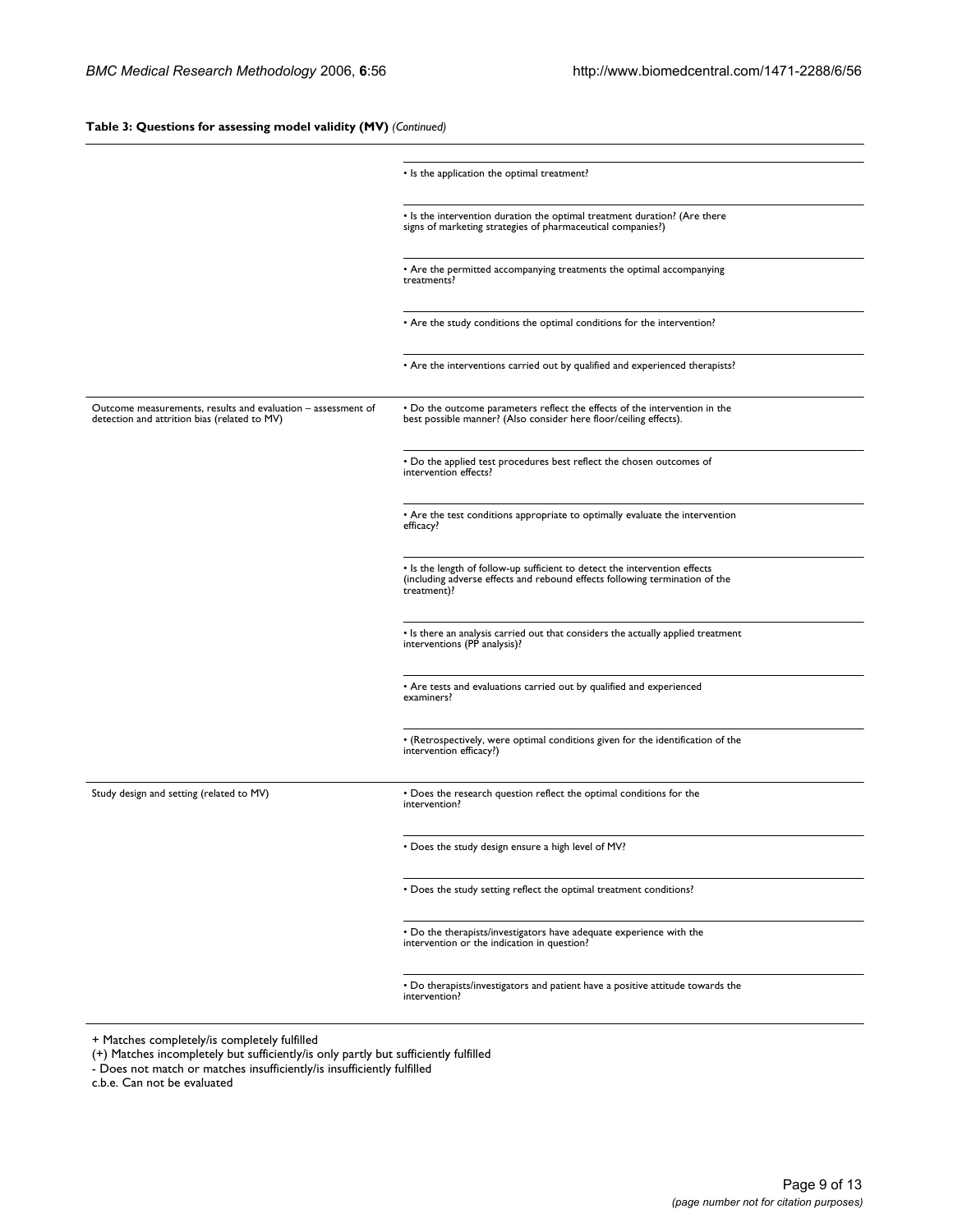| <b>Categories</b>                            | <b>Items</b>                                                                                                                                                                                                                                                                                |  |  |  |
|----------------------------------------------|---------------------------------------------------------------------------------------------------------------------------------------------------------------------------------------------------------------------------------------------------------------------------------------------|--|--|--|
| Study population                             | • Characterisation of the routine and optimal indication and population, respectively for the therapy (where appropriate<br>with modifications); for what kind of patients with the same or similar conditions are alternative therapies favoured?                                          |  |  |  |
|                                              | . Which diagnostic tests are routinely used in the diagnostic procedure?                                                                                                                                                                                                                    |  |  |  |
|                                              | • Where possible, typical and optimal patient characterisation in relation to:<br>$\bigcirc$ Severity of the illness                                                                                                                                                                        |  |  |  |
|                                              | O Duration of illness                                                                                                                                                                                                                                                                       |  |  |  |
|                                              | $\bigcirc$ Intra-individual variability                                                                                                                                                                                                                                                     |  |  |  |
|                                              | ○ Age                                                                                                                                                                                                                                                                                       |  |  |  |
|                                              | ○ Gender                                                                                                                                                                                                                                                                                    |  |  |  |
|                                              | O Further socio-demographic characteristics                                                                                                                                                                                                                                                 |  |  |  |
|                                              | O Therapy preferences and expectations                                                                                                                                                                                                                                                      |  |  |  |
|                                              | $\bigcirc$ Symptoms of adverse effects of the interventions                                                                                                                                                                                                                                 |  |  |  |
|                                              | $\bigcirc$ Accompanying illnesses                                                                                                                                                                                                                                                           |  |  |  |
|                                              | $\bigcirc$ Accompanying medication<br>$\bigcirc$ Further prognostic or therapy relevant parameters?                                                                                                                                                                                         |  |  |  |
|                                              | • Therapy expectation for the "everyday" or "optimal" population (are these discussed with the patients)? Data on course                                                                                                                                                                    |  |  |  |
|                                              | of illness without treatment?                                                                                                                                                                                                                                                               |  |  |  |
|                                              | • Other than the aforementioned characteristics?                                                                                                                                                                                                                                            |  |  |  |
|                                              | • Which patients are not suitable for the intervention and why?                                                                                                                                                                                                                             |  |  |  |
| Intervention und Control                     | • Which are the most commonly prescribed or best effective drugs/interventions for the indication/illness in question<br>(gold-standard), and how do they differ from the investigational drug/intervention? When will the study intervention be<br>selected, when the therapy alternative? |  |  |  |
|                                              | • In case of medication, usual dosage of the therapy; is this related to the optimal effect? (Or is this a reduced dose due to<br>adverse effects?)                                                                                                                                         |  |  |  |
|                                              | • Routine method of application of the therapy, is this also the optimal application?                                                                                                                                                                                                       |  |  |  |
|                                              | • Routine therapy duration? (Or by continuous application: after which period of time is a treatment-free interval                                                                                                                                                                          |  |  |  |
|                                              | considered? When are possible changes to alternative medications considered?)<br>• Usual accompanying treatments in the therapy of the illness?                                                                                                                                             |  |  |  |
|                                              | • Usual accompanying therapies for commonly associated illnesses? Are interactions with investigational or similar drug/                                                                                                                                                                    |  |  |  |
|                                              | intervention known?                                                                                                                                                                                                                                                                         |  |  |  |
|                                              | • Are typical characteristics of the drug/intervention known (e.g. taste, odour, or local irritation following application,<br>whereby the intervention can become "un-blinded")?<br>• Known adverse effects of the intervention?                                                           |  |  |  |
|                                              | • Context factors of the usual or optimal interventions treatment (e.g. individual modification of therapy, therapy                                                                                                                                                                         |  |  |  |
|                                              | expectation of the physician and patient, kind of medical care, accessibility to the therapy)?                                                                                                                                                                                              |  |  |  |
| Outcome measurements, results and evaluation | • What are the relevant outcomes for the patients (or their relatives) in practice?                                                                                                                                                                                                         |  |  |  |
|                                              | . Which parameters are routinely assessed for the progress evaluation of the illness/indication?                                                                                                                                                                                            |  |  |  |
|                                              | . Which outcome measurements best reflect the intervention's efficacy?                                                                                                                                                                                                                      |  |  |  |
|                                              | • What are the routine assessment procedures for the chosen outcome measurements and their clinically relevant<br>threshold values?                                                                                                                                                         |  |  |  |
|                                              | • Is intra-individual variability in illness progress accounted for?                                                                                                                                                                                                                        |  |  |  |
|                                              | . What are the routine conditions for the test procedure?<br>. What are the optimal conditions for the representation of the intervention efficacy?                                                                                                                                         |  |  |  |
|                                              | . When will the intervention effect become apparent (earliest, latest)?                                                                                                                                                                                                                     |  |  |  |
|                                              | . When are adverse or rebound effects expected after termination of the application?                                                                                                                                                                                                        |  |  |  |
|                                              | • Estimate of the compliance for the intervention (in comparison to alternative therapies), reasons for                                                                                                                                                                                     |  |  |  |
|                                              | non-compliance or dropouts, for what reasons is the intervention terminated, after what average time                                                                                                                                                                                        |  |  |  |
|                                              | period?                                                                                                                                                                                                                                                                                     |  |  |  |
|                                              | • (Questions regarding the model validity of individual studies may at best be answered by topic experts)                                                                                                                                                                                   |  |  |  |
| Study design and setting                     | • What are the clinically relevant research questions?                                                                                                                                                                                                                                      |  |  |  |
|                                              | • Characteristics of best cases/settings and worst cases/settings for the treatment?                                                                                                                                                                                                        |  |  |  |
|                                              | • Description of the standard treatment setting (and variability), and optimal setting?                                                                                                                                                                                                     |  |  |  |
|                                              | • Are there specifically relevant factors for the indication or therapy?                                                                                                                                                                                                                    |  |  |  |
|                                              | . Which physicians have the most experience with the intervention or the indication (practice/clinic,<br>speciality, level of training, experience)?                                                                                                                                        |  |  |  |
|                                              | • Typical first and subsequent contact with the intervention from the patient's perspective?                                                                                                                                                                                                |  |  |  |
|                                              | • Time and effort for medical care in routine and optimal situations? Other relevant context factors (e.g.                                                                                                                                                                                  |  |  |  |
|                                              | trust in therapy and/or physician)?                                                                                                                                                                                                                                                         |  |  |  |
|                                              | • Time and effort for routine and optimal documentation?                                                                                                                                                                                                                                    |  |  |  |
|                                              | • (For hypothesis testing without comparison group: Is the reference value clinically relevant?)                                                                                                                                                                                            |  |  |  |
|                                              | • Where appropriate: Consult specialists for an evaluation of the closeness to practice of individual                                                                                                                                                                                       |  |  |  |
|                                              | studies or other factors concerning EV and MV.                                                                                                                                                                                                                                              |  |  |  |

#### **Table 4: Information to be collected for ascertaining reference values for external validity (EV) and model validity (MV)**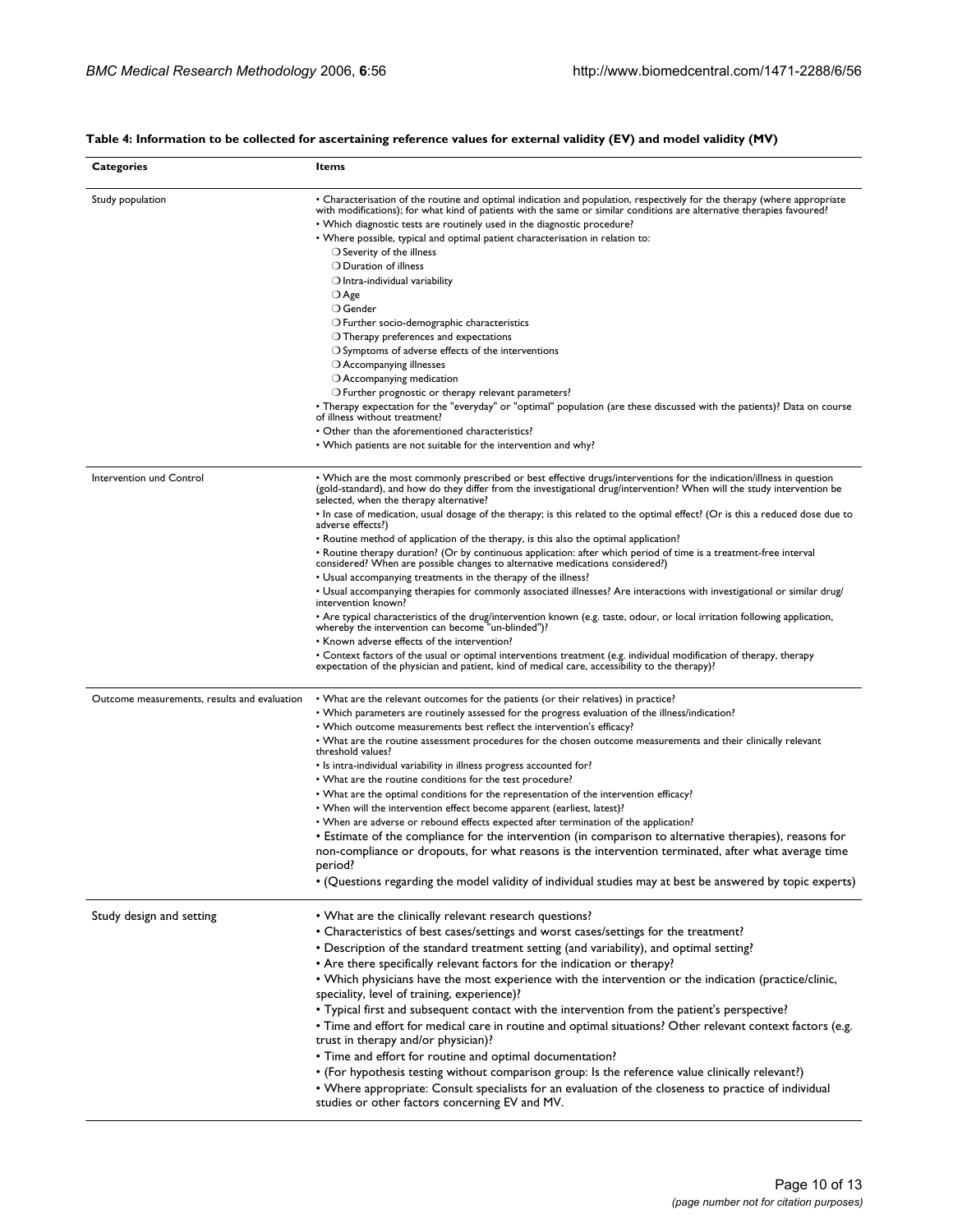## Table 5 - Using checklist in a parallel form (example)\*

E.g. Data regarding study population – Evaluation of selection bias:

| <b>Extracted</b><br><b>Information</b>                              | <b>Evaluation of</b><br>general study<br>quality                                                                                   | <b>Evaluation of</b><br><b>Internal Validity (IV)</b>                                                                 | <b>Evaluation of</b><br><b>External Validity (EV)</b>                                                                                                                                  | <b>Evaluation of Model</b><br><b>Validity (MV)</b>                                                                                                                                                       | Information to<br>be gathered<br>from studies,<br>therapists,<br>investigators,<br>affected<br>persons or<br>participants |
|---------------------------------------------------------------------|------------------------------------------------------------------------------------------------------------------------------------|-----------------------------------------------------------------------------------------------------------------------|----------------------------------------------------------------------------------------------------------------------------------------------------------------------------------------|----------------------------------------------------------------------------------------------------------------------------------------------------------------------------------------------------------|---------------------------------------------------------------------------------------------------------------------------|
| <b>Inclusion</b><br>and<br>exclusion<br>criteria:<br>$\Box$ no data | Are the inclusion<br>and exclusion<br>criteria clearly and<br>sufficiently defined<br>to allow replication?<br>$(+)$<br>c.b.e<br>+ | Are the inclusion<br>and exclusion<br>criteria the same for<br>the test and control<br>groups?<br>+<br>$(+)$<br>c.b.e | To what extent do<br>the study population<br>(defined by the<br>inclusion and<br>exclusion criteria)<br>reflect the general<br>or target<br>population?<br>$\ddot{}$<br>$(+)$<br>c.b.e | To what extent do<br>the study population<br>(defined by the<br>inclusion and<br>exclusion criteria)<br>reflect the optimal<br>target population for<br>the intervention?<br>c.b.e<br>$\ddot{}$<br>$(+)$ | Characterisation<br>of the typical<br>and optimal<br>indication for<br>the intervention.                                  |

\* The complete questionnaires including assessment of internal validity and general study quality can be obtained by authors.

#### **Figure 1 Table 5**

A study design satisfying the need of IV and EV could be a 4-arm study, in which two arms represent the respective preference for the test or the control intervention – being an open and not blinded intervention – while the other two arms representing the randomised, blinded trial with genuine equipoise. Further possibilities are studies with change-to-open-label (COLA) design [24,45] or propensity score analyses; a very high EV is also associated with the formation and evaluation of medical registers. A particular ethical problem regarding the equipoise exists in placebo controlled studies, where patients should in principle have the confidence to receive the best therapy and not solely to be used for the gain of knowledge (see in addition also Horrobin [46]). Strictly speaking, to warrant the equipoise only physicians who consider the treatment-free "therapy" or placebo application to be a justified therapeutic option should carry out placebocontrolled studies.

An intervention within a study may be altered, e.g. by individual dose modification or accompanying treatments, satisfying the needs of the everyday life reality. The intervention itself is seen as needed, but not necessarily as sufficient in the individual case. Study designs suitable for these settings are "pragmatic controlled clinical trials" [21,31,32], which are, however, deficient in IV.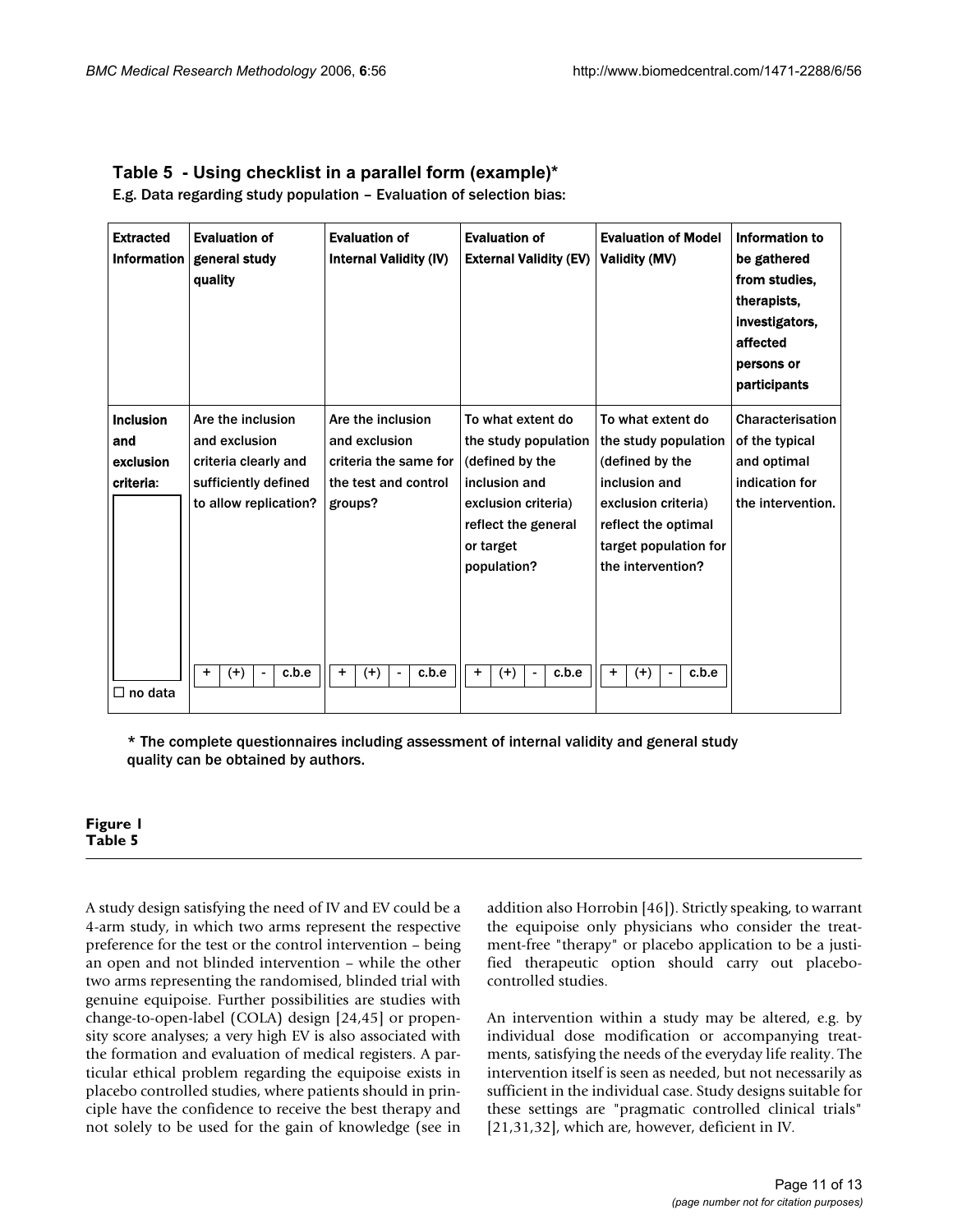Naturally, the question arises whether the expenditure to apply the presented checklist is justified. First of all we want to emphasise that from this checklist's systematised compilation not all aspects will need to be addressed for a particular research question and that they also are, though deliberately, partly redundant. Therefore, the expenditure in the actual application will be lessened.

When using the checklist in the process of study planning to decide which aspects should or should not be considered the already strenuous effort of this process may only slightly increase. When applying the checklist for the evaluation of clinical studies, however, the expenditure is much more time consuming compared to other, at the present used, evaluation methods (e.g. Jadad score). However, it appears to be justified to do so considering the expenditure in regard to personnel and funding and in regard to the (psychological) strain for patients to participate in a study. Studies may otherwise be excluded from a further evaluation in a meta-analysis or a systematic review and may not be considered for generating guidelines for more or less formal reasons; or they will be included due to their high IV despite a low EV. Particularly with respect to the generation of guidelines, which have or should have a large influence on the decisions about the therapy, the relevant factors can not be weighted carefully enough. Furthermore, it could be expected that the acceptance of guidelines will be substantially higher in clinical application, if in the planning of the studies aspects of external validity were already considered.

#### **Conclusion**

IV, EV and MV are important parameters when assessing clinical studies. Since EV and MV tend to be often neglected we have created a comprehensive checklist addressing the different types of validity. The checklist can be applied to both, planning and evaluating clinical studies and can be modified according to the actual research question. It is our hope that this checklist will enhance the consideration of particularly EV and MV in clinical trials.

#### **Competing interests**

The author(s) declare that they have no competing interests.

#### **Authors' contributions**

Details of contributors:

GB: conception, design, analysis, interpretation, writing; SMB and UW: conception, revising article; GSK: analysis, revising article; AM: interpretation from clinical point of view, revising article; HCV: interpretation from general practitioner's point of view, methodological aspects, revising article; SG: interpretation from qualitative researcher's point of view, writing article; PFM: conception, revising article. All authors read and approved the final manuscript.

#### **Acknowledgements**

We would like to thank Dr. Ted Drell and Dr. Vera Kalitzkus for revising the English text.

#### **References**

- 1. Greenhalgh T: **[How to read a paper: Papers that summarise](http://www.ncbi.nlm.nih.gov/entrez/query.fcgi?cmd=Retrieve&db=PubMed&dopt=Abstract&list_uids=9310574) [other papers \(systematic reviews and meta-analyses\).](http://www.ncbi.nlm.nih.gov/entrez/query.fcgi?cmd=Retrieve&db=PubMed&dopt=Abstract&list_uids=9310574)** *BMJ* 1997, **315:**672-675.
- 2. Alderson P, Green S, Higgins JPT: **Cochrane Reviewers' Handbook 4.2.1 [updated December 2003].** In *The Cochrane Library* Chichester , John Wiley & Sons Ltd.; 2004.
- 3. Greenhalgh T: **[Assessing the methodological quality of pub](http://www.ncbi.nlm.nih.gov/entrez/query.fcgi?cmd=Retrieve&db=PubMed&dopt=Abstract&list_uids=9274555)[lished papers.](http://www.ncbi.nlm.nih.gov/entrez/query.fcgi?cmd=Retrieve&db=PubMed&dopt=Abstract&list_uids=9274555)** *Bmj* 1997, **315(7103):**305-308.
- 4. Chalmers TC, Smith H Jr., Blackburn B, Silverman B, Schroeder B, Reitman D, Ambroz A: **[A method for assessing the quality of a](http://www.ncbi.nlm.nih.gov/entrez/query.fcgi?cmd=Retrieve&db=PubMed&dopt=Abstract&list_uids=7261638) [randomized control trial.](http://www.ncbi.nlm.nih.gov/entrez/query.fcgi?cmd=Retrieve&db=PubMed&dopt=Abstract&list_uids=7261638)** *Control Clin Trials* 1981, **2(1):**31-49.
- 5. Jadad AR, Moher M, Browman GP, Booker L, Sigouin C, Fuentes M, Stevens R: **Systematic reviews and meta-analyses on treat-<br>ment of asthma: critical evaluation. Bmi 2000.** [ment of asthma: critical evaluation.](http://www.ncbi.nlm.nih.gov/entrez/query.fcgi?cmd=Retrieve&db=PubMed&dopt=Abstract&list_uids=10688558) **320(7234):**537-540.
- 6. Jadad AR, Moore RA, Carroll D, Jenkinson C, Reynolds DJ, Gavaghan DJ, McQuay HJ: **[Assessing the quality of reports of randomized](http://www.ncbi.nlm.nih.gov/entrez/query.fcgi?cmd=Retrieve&db=PubMed&dopt=Abstract&list_uids=8721797) [clinical trials: is blinding necessary?](http://www.ncbi.nlm.nih.gov/entrez/query.fcgi?cmd=Retrieve&db=PubMed&dopt=Abstract&list_uids=8721797)** *Control Clin Trials* 1996, **17(1):**1-12.
- 7. AHCPR: **Acute pain management in adults: operative procedures. Agency for Health Care Policy and Research.** *Clin Pract Guidel Quick Ref Guide Clin* 1992:1-22.
- 8. Ollenschläger G, Helou A, Lorenz W: **Kritische Bewertung von Leitlinien.** In *Lehrbuch evidenzbasierte Medizin in Klinik und Praxis Schriftenreihe Hans Neuffer Stiftung* Edited by: Kunz R, et al.. Köln , Deutscher ÄrzteVerlag; 2000:156-176.
- 9. SIGN 50 (Scottish Intercollegiate Guidelines Network): **A guideline developer's handbook.** Edinburgh ; 2001.
- 10. Matthiessen PF: **Die Therapieentscheidung des Arztes.** *Z ärztl Fortbildg Qual Gesundwes* 2005, **99:**269-273.
- 11. Rothwell PM: **[External validity of randomised controlled trials:](http://www.ncbi.nlm.nih.gov/entrez/query.fcgi?cmd=Retrieve&db=PubMed&dopt=Abstract&list_uids=15639683) ["to whom do the results of this trial apply?".](http://www.ncbi.nlm.nih.gov/entrez/query.fcgi?cmd=Retrieve&db=PubMed&dopt=Abstract&list_uids=15639683)** *Lancet* 2005, **365(9453):**82-93.
- 12. Al-Shahi R, Vousden C, Warlow C: **[Bias from requiring explicit](http://www.ncbi.nlm.nih.gov/entrez/query.fcgi?cmd=Retrieve&db=PubMed&dopt=Abstract&list_uids=16223793) [consent from all participants in observational research: pro](http://www.ncbi.nlm.nih.gov/entrez/query.fcgi?cmd=Retrieve&db=PubMed&dopt=Abstract&list_uids=16223793)[spective, population based study.](http://www.ncbi.nlm.nih.gov/entrez/query.fcgi?cmd=Retrieve&db=PubMed&dopt=Abstract&list_uids=16223793)** *Bmj* 2005, **331:**942-946.
- 13. Junghans C, Feder G, Hemingway H, Timmis A, Jones M: **[Recruiting](http://www.ncbi.nlm.nih.gov/entrez/query.fcgi?cmd=Retrieve&db=PubMed&dopt=Abstract&list_uids=16157604) [patients to medical research: double blind randomised trial](http://www.ncbi.nlm.nih.gov/entrez/query.fcgi?cmd=Retrieve&db=PubMed&dopt=Abstract&list_uids=16157604) [of "opt-in" versus "opt-out" strategies.](http://www.ncbi.nlm.nih.gov/entrez/query.fcgi?cmd=Retrieve&db=PubMed&dopt=Abstract&list_uids=16157604)** *Bmj* 2005, **331:**940-943.
- 14. Emmerich J, Le Heuzey JY, Bath PMW, Connolly SJ: **Indication for antithrombotic therapy for atrial fibrillation: reconciling the guidelines with clinical practice.** *Eur Heart J Suppl* 2005, **7:**C28-33.
- 15. Protheroe J, Fahey T, Montgomery AA, Peters TJ: **[The impact of](http://www.ncbi.nlm.nih.gov/entrez/query.fcgi?cmd=Retrieve&db=PubMed&dopt=Abstract&list_uids=10818030) [patients' preferences on the treatment of atrial fibrillation:](http://www.ncbi.nlm.nih.gov/entrez/query.fcgi?cmd=Retrieve&db=PubMed&dopt=Abstract&list_uids=10818030) [observational study of patient based decision analysis.](http://www.ncbi.nlm.nih.gov/entrez/query.fcgi?cmd=Retrieve&db=PubMed&dopt=Abstract&list_uids=10818030)** *Bmj* 2000, **320(7246):**1380-1384.
- 16. Altman DG, Schulz KF, Moher D, Egger M, Davidoff F, Elbourne D, Gotzsche PC, Lang T: **[The revised CONSORT statement for](http://www.ncbi.nlm.nih.gov/entrez/query.fcgi?cmd=Retrieve&db=PubMed&dopt=Abstract&list_uids=11304107) [reporting randomized trials: explanation and elaboration.](http://www.ncbi.nlm.nih.gov/entrez/query.fcgi?cmd=Retrieve&db=PubMed&dopt=Abstract&list_uids=11304107)** *Ann Intern Med* 2001, **134(8):**663-694.
- 17. Glasgow RE, Magid DJ, Beck A, Ritzwoller D, Estabrooks PA: **[Practi](http://www.ncbi.nlm.nih.gov/entrez/query.fcgi?cmd=Retrieve&db=PubMed&dopt=Abstract&list_uids=15908849)[cal clinical trials for translating research to practice: design](http://www.ncbi.nlm.nih.gov/entrez/query.fcgi?cmd=Retrieve&db=PubMed&dopt=Abstract&list_uids=15908849)** [and measurement recommendations.](http://www.ncbi.nlm.nih.gov/entrez/query.fcgi?cmd=Retrieve&db=PubMed&dopt=Abstract&list_uids=15908849) **43(6):**551-557.
- 18. Bonell C, Oakley A, Hargreaves J, Strange V, Rees R: **[Assessment of](http://www.ncbi.nlm.nih.gov/entrez/query.fcgi?cmd=Retrieve&db=PubMed&dopt=Abstract&list_uids=16902217) [generalisability in trials of health interventions: suggested](http://www.ncbi.nlm.nih.gov/entrez/query.fcgi?cmd=Retrieve&db=PubMed&dopt=Abstract&list_uids=16902217) [framework and systematic review.](http://www.ncbi.nlm.nih.gov/entrez/query.fcgi?cmd=Retrieve&db=PubMed&dopt=Abstract&list_uids=16902217)** *Bmj* 2006, **333:**346-349.
- 19. Clark JP: **Qualitative research review guidelines RATS. Modified for BioMed Central.** [\[http://www.biomedcentral.com/info/](http://www.biomedcentral.com/info/ifora/rats) [ifora/rats](http://www.biomedcentral.com/info/ifora/rats)].
- 20. Gill P, Dowell AC, Neal RD, Smith N, Heywood P, Wilson AE: **[Evi](http://www.ncbi.nlm.nih.gov/entrez/query.fcgi?cmd=Retrieve&db=PubMed&dopt=Abstract&list_uids=8608291)[dence based general practice: A retrospective study of inter](http://www.ncbi.nlm.nih.gov/entrez/query.fcgi?cmd=Retrieve&db=PubMed&dopt=Abstract&list_uids=8608291)[ventions in one training practice.](http://www.ncbi.nlm.nih.gov/entrez/query.fcgi?cmd=Retrieve&db=PubMed&dopt=Abstract&list_uids=8608291)** *Bmj* 1996, **312:**819-821.
- 21. Godwin M, Ruhland L, Casson I, MacDonald S, Delva D, Birtwhistle R, Lam M, Seguin R: **[Pragmatic controlled clinical trials in pri](http://www.ncbi.nlm.nih.gov/entrez/query.fcgi?cmd=Retrieve&db=PubMed&dopt=Abstract&list_uids=14690550)-**